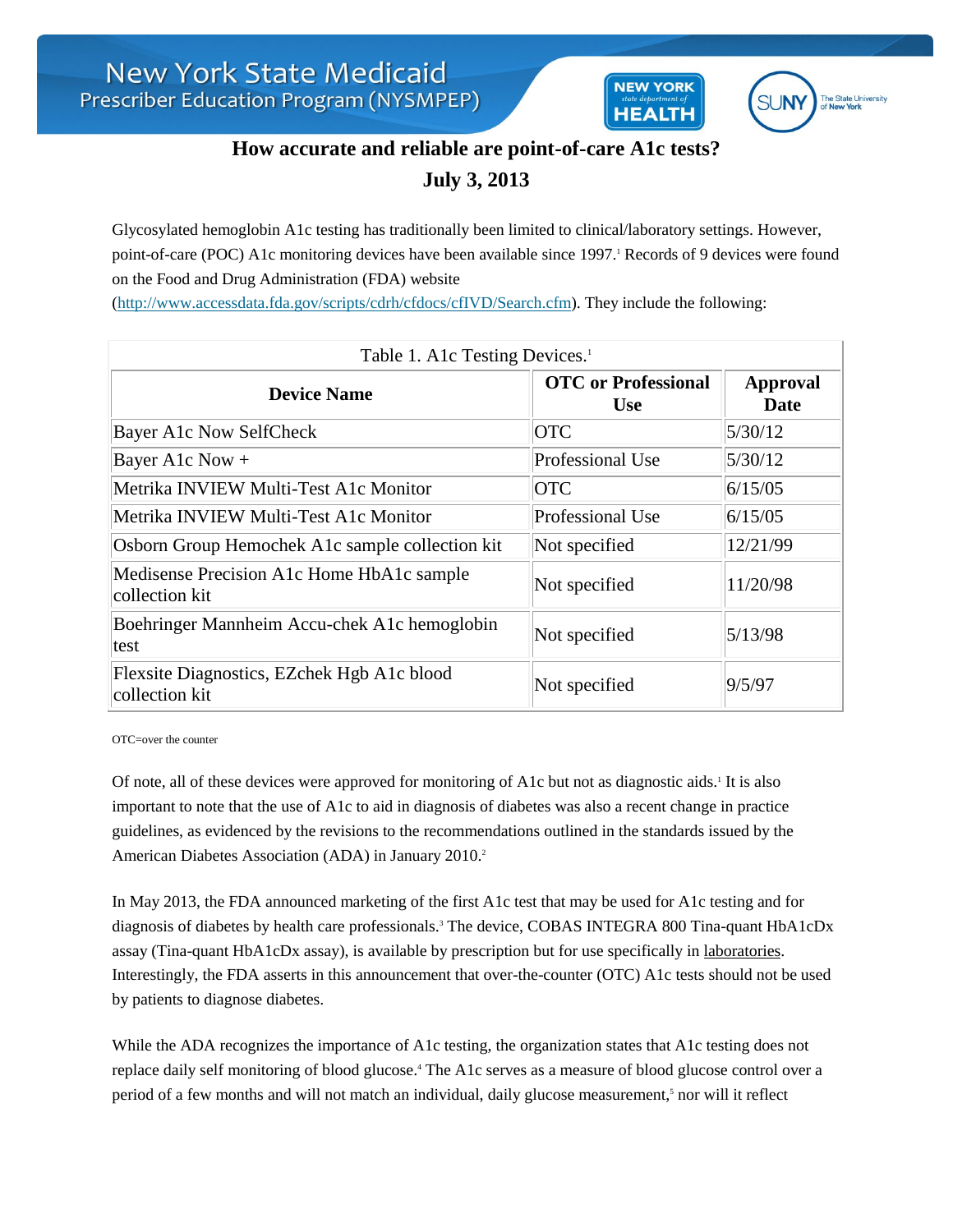



changes in blood glucose control achieved in the past few weeks. Since A1c does not measure acute changes in blood glucose, insulin therapy should not be adjusted based on A1c results. Additionally, though A1c (laboratory) results may be used as a diagnostic tool, this method should be avoided in certain populations, including pregnant women, patients with recent severe bleeding or blood transfusions, patients with chronic kidney or liver disease, and patients with blood dyscrasias (e.g., anemia).

The accuracy of POC A1c tests is questionable. While the FDA has published criteria for assessment of A1c in-vitro diagnostic devices,<sup>6</sup> organizations such as the American Association for Clinical Chemistry (AACC) state that POC tests, even those administered at a doctor's office, are not accurate enough for use in diagnosis but may be used to monitor treatment (both lifestyle modifications and pharmacotherapy).<sup>5</sup> In observation of the FDA device review criteria, devices are approved as "substantially equivalent" if compared to an FDAcleared device or a reference method (e.g., those of the National Committee for Clinical Laboratory Standards).<sup>6</sup> Results must be analyzed using linear regression methods and meet the FDA criteria for equivalence. The FDA also recommends reporting of these statistical results in the "Performance Characteristics" of the device package insert.

In contrast, laboratory testing of A1c is typically certified by the National Glycohemoglobin Standardization Program (NGSP), initiated in 1996 to implement recommendations of the  $AACC<sup>7</sup>$  – the AACC goal was to develop a plan allowing for clinical laboratories to relate their A1c results to those of landmark trials such as the Diabetes Control and Complications Trial.<sup>8</sup> The NGSP offers laboratory certification and manufacturer method certification based on a 40 sample comparison with a secondary reference laboratory.<sup>7</sup> The A1c results of the majority of these samples (37 or 38 of the 40) must be within ±7% of each other. The NGSP lists certified laboratories and asserts that these facilities have "documented traceability to the Diabetes Control and Complications Trial reference method." Per Holmes et al, virtually all laboratory A1c assays in the US are certified by the NGSP.<sup>9</sup>

From a search of the literature, several articles have been published describing the accuracy of POC A1c tests.10-16 In 2003, 5 POC tests supplied by 4 different manufacturers were evaluated.<sup>10</sup> The investigators found that the tests varied substantially in their use and administration. For example, 1 test was intended for single use in a clinical setting, and another test was a batch analyzer designed for low-to-moderate volume laboratory testing of up to 15 samples.

In 2005, Sicard and Taylor compared a POC A1c monitor (A1c Now®) to standardized laboratory testing.<sup>11</sup> Adult patients with type 1 or type 2 diabetes mellitus were recruited from a pharmacy-run diabetes clinic in Gainesville, Florida, and required to obtain A1c results using the POC test and a local laboratory within 1 week. The primary outcome was accuracy of the POC test, determined by the Spearman's rho correlation coefficient. A total of 23 patients participated, 22 of whom had type 2 diabetes. Laboratory and POC test results were identical for 3 of the patients. The POC test result was lower than the laboratory result for the other 20 patients. In general, A1c Now® was found to have a correlation coefficient of 0.758, indicating "good" accuracy. The most accurate results were obtained for patients with A1c ranging from 6% to 8%. The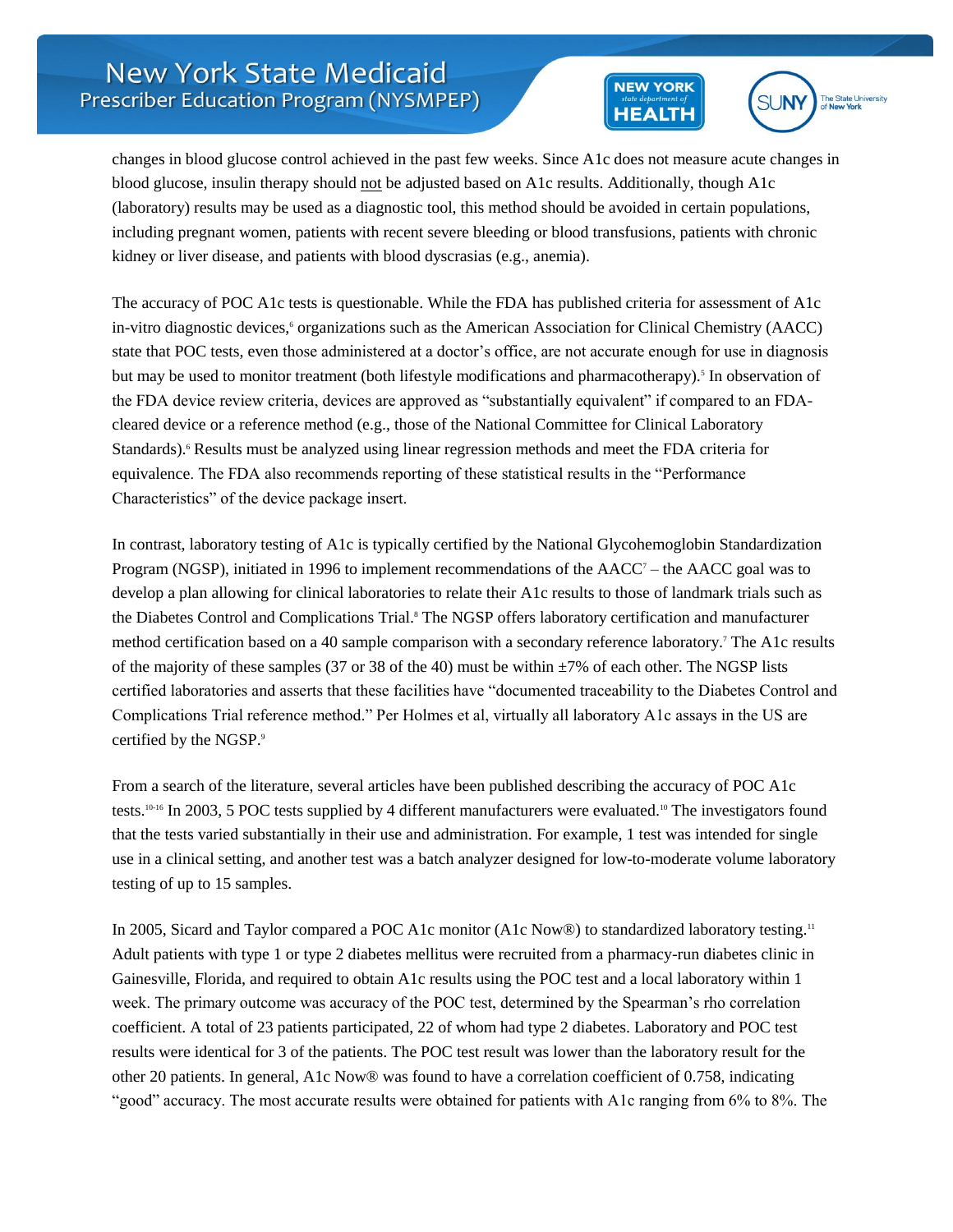



authors concluded that this POC test would be beneficial for patients with barriers to laboratory measurement (e.g., transportation/financial issues) but that clinical decision-making should not be based solely on POC test results.

Schwartz et al evaluated the accuracy of POC testing, comparing A1c results from Metrika A1c Now® to those of 4 different laboratories, all NGSP-certified.12 Adult patients with diabetes were recruited from 5 family medicine centers in Detroit, Michigan. All patients were subjected to a finger prick POC A1c test. Venous samples were also drawn and sent to 1 of 4 laboratories. Physicians were blinded to the POC results and relied on laboratory results for therapeutic decision-making. A total of 99 paired samples were obtained; the mean A1c among POC results was 7.38%, and the mean A1c among laboratory results was 7.53% (p<0.0001). Comparing the 4 laboratory methodologies, correlation coefficients ranged from 0.74 to 0.96. A comparison of all samples combined, between laboratory and POC testing, revealed a significant correlation (Pearson r=0.884, p<0.001). While the POC testing was deemed accurate, its sensitivity and specificity were lower (compared to laboratory measurements) at 81.8% and 93.2%, respectively. Approximately 18% of patients with an A1c result above a certain value (7%) as identified by laboratory results were NOT identified by the POC result. The authors concluded that practitioners consider reviewing the accuracy of a POC A1c test of choice by conducting a similar evaluation (e.g., with a local laboratory) prior to implementation and to repeat this analysis periodically.

Wood et al compared the A1c results of 1 POC test, Afinion™, to another POC test, DCA, as well as results from a central laboratory at the University of Minnesota.<sup>13</sup> Pediatric patients with diabetes were recruited from 7 clinics; 3 blood samples were obtained from each patient for A1c measurement by both POC methods and the central laboratory. Results from 700 patients were collected. The coefficient of variation was 2% for Afinion™, 3% for DCA, and 1% for the central laboratory. Comparing mean A1c values of POC testing to laboratory testing, Afinion<sup>™</sup> had higher results (mean difference +0.15, p<0.001) while DCA had lower results (mean difference -0.19, p<0.001). However, DCA results were found to vary more, particularly at higher A1c levels, while the accuracy of Afinion™ results did not vary by A1c. Still, the authors concluded that the differences in results of the POC tests (compared to laboratory testing) were not clinically significant. They also concluded that the POC tests in their study were similar in accuracy and precision.

In addition to these studies, others were found evaluating the accuracy of POC A1c tests, including the B-D A1c At-Home® test and A1c Now®, with varying results.14-16 The results of these studies suggest that POC A1c testing may be accurate. However, based on the available literature, use of POC tests for A1c measurement should not replace laboratory testing. While POC A1c testing may be preferable based on ease of use and timeliness of results, several other factors must be considered. These include performance factors (e.g., patient education for OTC tests, training of health care professionals, and feasibility in office operations) and cost. Additionally, per Holmes et al, analytic biases may be concerning in the interpretation of POC A1c test results as compared to laboratory results.9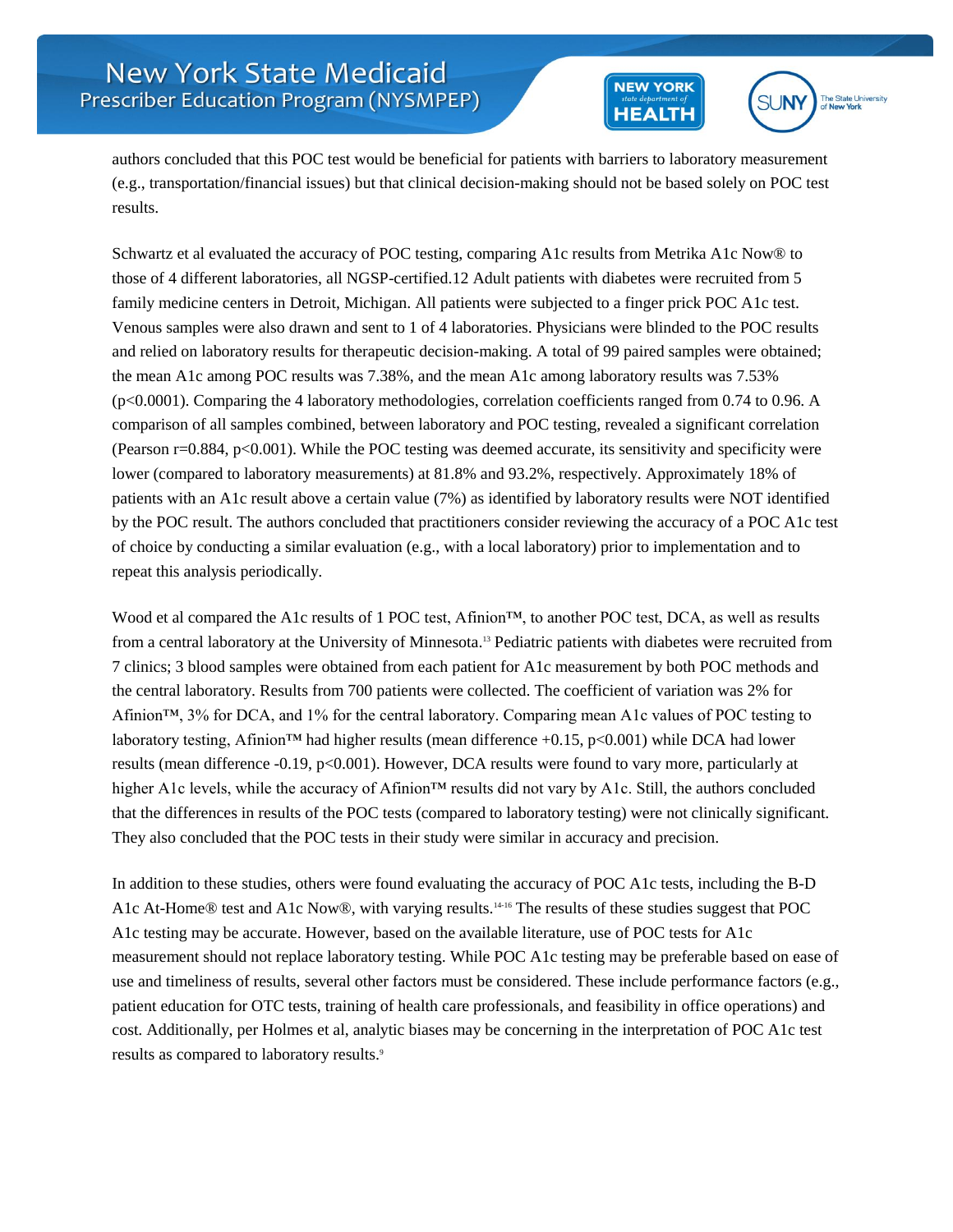



Thus, while POC testing may be convenient and potentially accurate, the clinician is advised not to rely solely on POC A1c tests to guide therapeutic decision-making. If a POC A1c test were to be employed, consultation of the device manufacturer for its performance characteristics as well as periodic comparisons of A1c values (between device and laboratory) are advisable.

References:

- 1. OTC-Over the Counter Medical Devices. Food and Drug Administration Web site. http://www.accessdata.fda.gov/scripts/cdrh/cfdocs/cfIVD/Search.cfm. Accessed July 1, 2013.
- 2. Summary of revisions for the 2010 Clinical Practice Recommendations. Diabetes Care. 2010;33(suppl 1):s3.
- 3. News and Events: FDA allows marketing of first A1c test labeled for diagnosing diabetes. Food and Drug Administration Web site. [http://www.fda.gov/NewsEvents/Newsroom/PressAnnouncements/ucm353653.htm.](http://www.fda.gov/NewsEvents/Newsroom/PressAnnouncements/ucm353653.htm) Accessed July 1, 2013.
- 4. Living with Diabetes: A1c. American Diabetes Association Web site. [http://www.diabetes.org/living-with](http://www.diabetes.org/living-with-diabetes/treatment-and-care/blood-glucose-control/a1c/)[diabetes/treatment-and-care/blood-glucose-control/a1c/.](http://www.diabetes.org/living-with-diabetes/treatment-and-care/blood-glucose-control/a1c/) Accessed July 1, 2013.
- 5. Lab Tests Online: A1c. American Association for Clinical Chemistry Web site. [http://labtestsonline.org/understanding/analytes/a1c/tab/test.](http://labtestsonline.org/understanding/analytes/a1c/tab/test) Accessed July 1, 2013.
- 6. Medical Devices: Review criteria for assessment of glycohemoglobin (glycated or glycosylated) hemoglobin in vitro diagnostic devices (text only). Food and Drug Administration Web site. [http://www.fda.gov/MedicalDevices/DeviceRegulationandGuidance/GuidanceDocuments/ucm094266.htm.](http://www.fda.gov/MedicalDevices/DeviceRegulationandGuidance/GuidanceDocuments/ucm094266.htm) Accessed July 1, 2013.
- 7. Background. National Glycohemoglobin Standardization Program Web site. [http://www.ngsp.org/bground.asp.](http://www.ngsp.org/bground.asp) Accessed July 1, 2013.
- 8. The effect of intensive treatment of diabetes on the development and progression of long-term complications in insulin-dependent diabetes mellitus. The Diabetes Control and Complications Trial Research Group. N Engl J Med. 1993;329(14):977-986.
- 9. Holmes EW, Ersahin C, Augustine GJ, et al. Analytic bias among certified methods for the measurement of hemoglobin A1c: a cause for concern? Am J Clin Pathol. 2008;129(4):540-547.
- 10. Glycohemoglobin analyzers. Health Devices. 2003;32(11):409-435.
- 11. Sicard DA, Taylor JR. Comparison of point-of-care HbA1c test versus standardized laboratory testing. Ann Pharmacother. 2005;39(6):1024-1028.
- 12. Schwartz KL, Monsur J, Hammad A, Bartoces MG, Neale AV. Comparison of point of care and laboratory HbA1c analysis: a MetroNet study. J Am Board Fam Med. 2009;22(4):461-463.
- 13. Wood JR, Kaminski BM, Kollman C, et al. Accuracy and precision of the Axis-Shield Afinion hemoglobin A1c measurement device. J Diabetes Sci Technol. 2012;6(2):380-386.
- 14. Parkes J, Ray R, Kerestan S, Davis H, Ginsberg B. Prospective evaluation of accuracy, precision, and reproducibility of an at-home hemoglobin A1c sampling kit. Diabetes Technol Ther. 1999;1(4):411-419.
- 15. Chang A, Frank J, Knaebel J, Fullam J, Pardo S, Simmons DA. Evaluation of an over-the-counter glycated hemoglobin (A1c) test kit. J Diabetes Sci Technol. 2010;4(6):1495-1503.